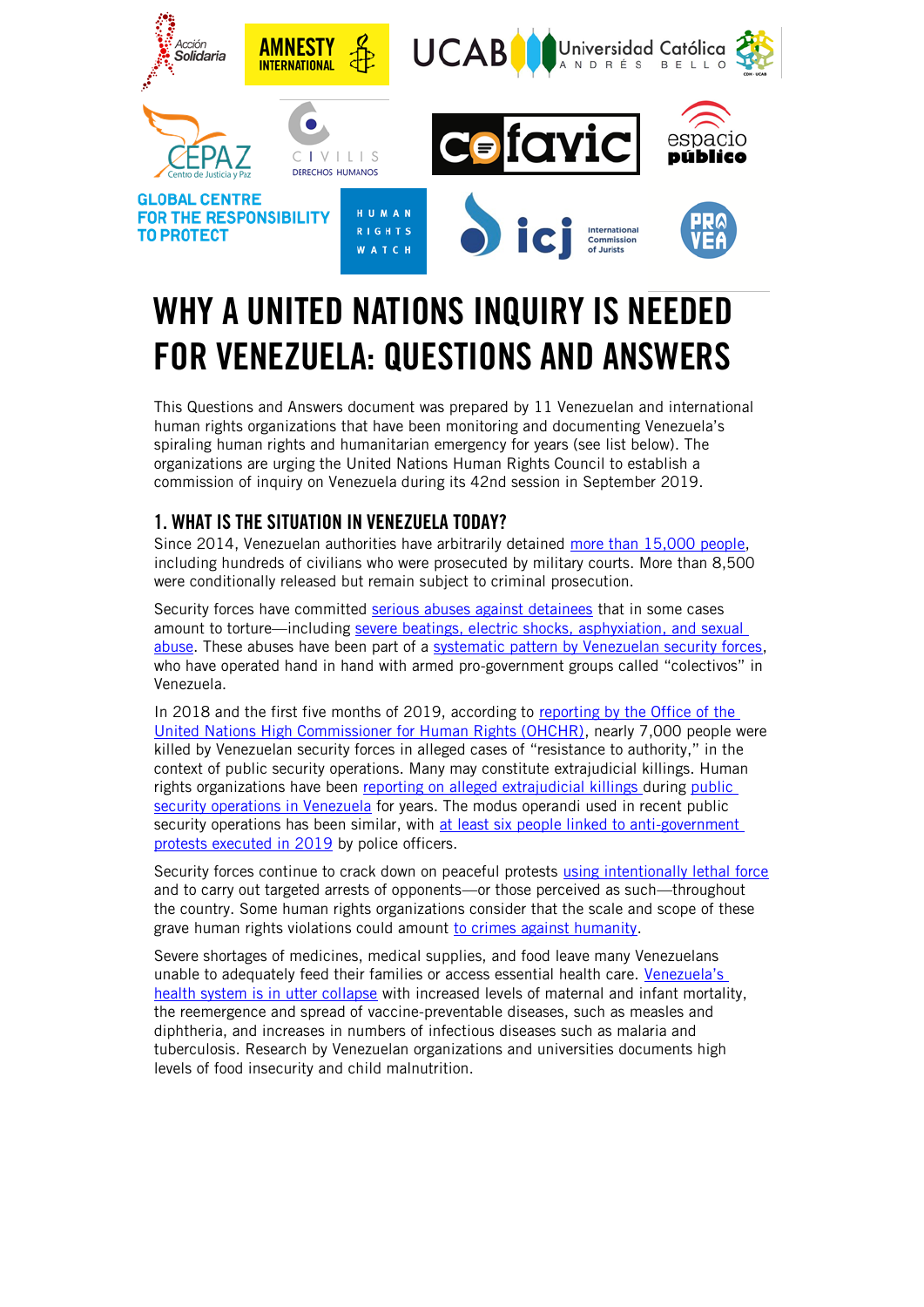Venezuelan authorities have contributed to this humanitarian emergency by publicly minimizing and suppressing information about the crisis and harassing and retaliating against those who collect data or speak about it, while also doing far too little to alleviate it.

A massive exodus of Venezuelans—more than four million in recent years, [according to the](https://www.unhcr.org/venezuela-emergency.html)  [UN](https://www.unhcr.org/venezuela-emergency.html)—is the largest [refugee and migratory crisis](https://www.hrw.org/report/2018/09/03/venezuelan-exodus/need-regional-response-unprecedented-migration-crisis) of its kind in recent Latin American history and is straining host countries.

### 2. WHY IS A COMMISSION OF INQUIRY NEEDED AND WHAT WOULD ITS MANDATE BE?

At a national level, no independent state institutions remain today in Venezuela to act as a check on executive power. A series of measures by the governments of Nicolás Maduro and Hugo Chávez stacked the courts with judges who make no pretense of independence. The government has also stripped power from the opposition-led legislature. In the absence of an independent judiciary, those responsible for serious human rights violations, some of which may amount to crimes under international law, have not been held accountable.

A [UN commission of inquiry](https://www.ohchr.org/EN/HRBodies/HRC/Pages/COIs.aspx) would play a crucial role in addressing the rights to justice, truth and reparation for victims of rights abuses in Venezuela, advancing accountability, and encouraging rights-respecting policies. Such an effort could have an important deterrent effect to prevent additional serious human rights violations [and possible mass](http://www.globalr2p.org/regions/venezuela)  [atrocity crimes](http://www.globalr2p.org/regions/venezuela) during the country's ongoing crisis.

A commission of inquiry on Venezuela should be mandated to investigate reports of violations of international human rights law in Venezuela, including but not limited to violations associated with torture and inhuman treatment, arbitrary detention, discrimination, violations of freedom of expression, violations of the right to life and enforced disappearances, as well as violations of the rights to health and food. It should be tasked with establishing the facts and circumstances of violations committed since at least 2014, mapping out patterns of violations and identifying those responsible and, where possible, the chain of command, with a view to contributing to full accountability for all violations including those that constitute crimes under international law. With respect to violations of the rights to food and health, it should be tasked with identifying the causes of and responsibility for Venezuelans' severe lack of access to health services, medicines, and adequate food which underlie the humanitarian emergency.

A commission of inquiry is not a substitute for criminal investigations into specific crimes, but the information may be relevant for criminal proceedings. As such, its mandate should include sharing evidence with judicial authorities to determine possible individual criminal responsibility where consent has been obtained and relevant guarantees are in place, including for fair trial and appropriate witness and victim protection measures.

### 3. WHY WOULD A COMMISSION OF INQUIRY MAKE A DIFFERENCE?

In July 2019, [OHCHR published a report](https://www.ohchr.org/en/NewsEvents/Pages/DisplayNews.aspx?NewsID=24788&LangID=E) documenting a wide range of human rights violations committed in Venezuela and highlighting the impunity with which Venezuelan authorities and armed pro-government groups have committed them. This report is consistent with previous findings of OHCHR, Venezuelan and international human rights groups, and the Inter-American Commission on Human Rights. In May 2018, a [panel of](http://www.oas.org/en/media_center/press_release.asp?sCodigo=E-031/18)  [experts](http://www.oas.org/en/media_center/press_release.asp?sCodigo=E-031/18) mandated by the Organization of American States (OAS) warned that these violations may constitute crimes against humanity under international law.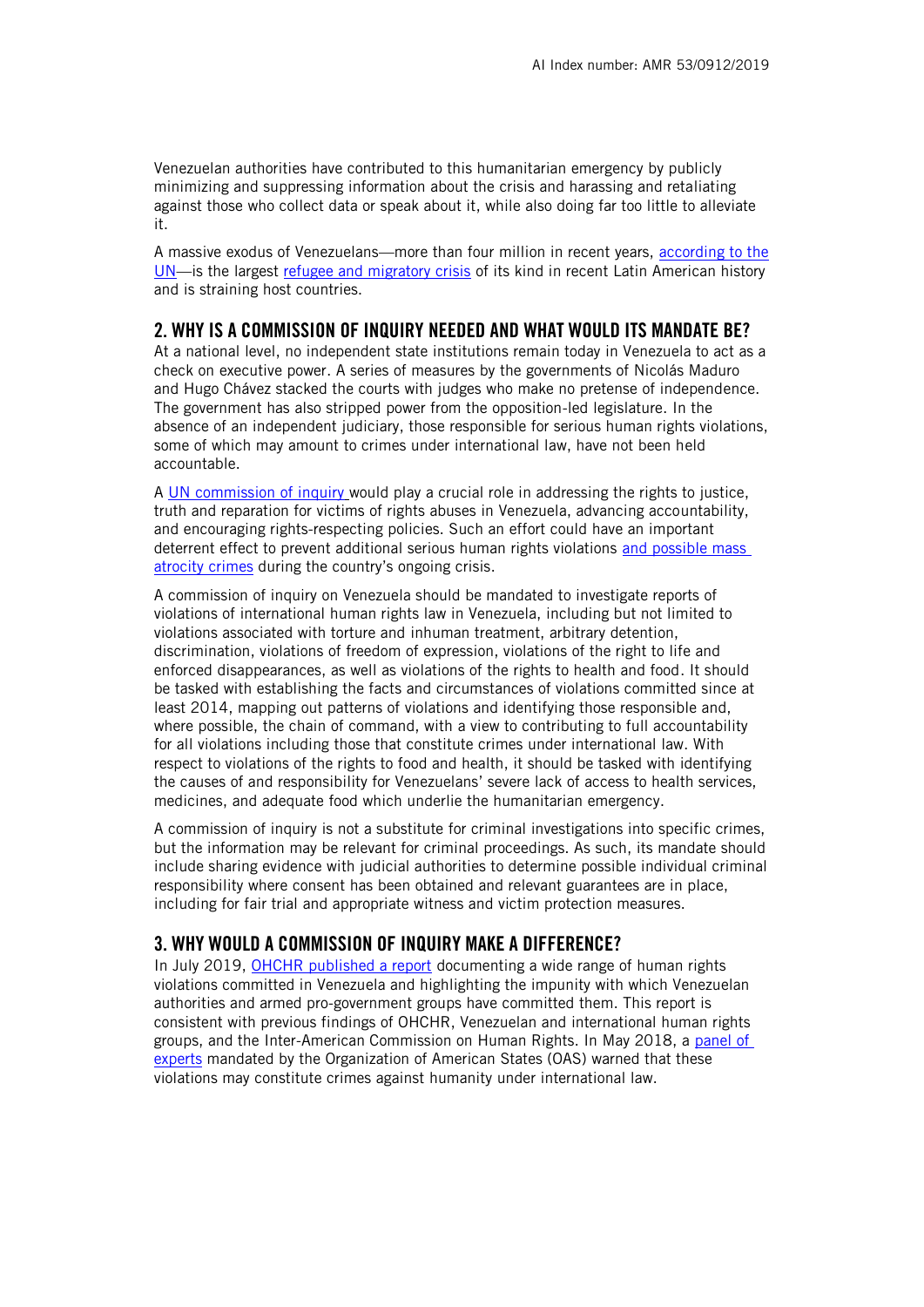By collecting testimony from victims, their families, and witnesses, and gathering all other available information, a commission of inquiry could produce the most authoritative account to date of the patterns of violations in Venezuela and contribute to ensuring justice, truth, and reparations for the victims of this unprecedented crisis. It could also facilitate necessary diplomatic and political follow-up in Geneva, as well as encourage governments to consider adopting specific measures aimed at protection of human rights in Venezuela.

In addition, it could recommend concrete measures to address these violations at both national and international levels. The public release of its report would place those responsible for abuses on notice that their violations will be subject to ongoing scrutiny and, possibly, eventual prosecution. It would further support efforts to deter further abuses and encourage rights-respecting governance in the future.

The OHCHR [has explicitly urged](https://www.ohchr.org/EN/NewsEvents/Pages/DisplayNews.aspx?NewsID=23242&LangID=E) the UN Human Rights Council to create a commission of inquiry on Venezuela. Venezuela withdrew from the American Convention on Human Rights in 2013. So, a Geneva-based commission can play a fundamental role. The UN Human Rights Council is particularly well suited to allow for countries or a group of countries, including on a regional level, to take the lead in mobilizing support to address the human rights crisis.

#### 4. WHAT STEPS SHOULD THE UN HUMAN RIGHTS COUNCIL TAKE, AND WHEN?

The UN Human Rights Council should establish a commission of inquiry on Venezuela during its 42nd session in September in Geneva. During this session, the UN High Commissioner for Human Rights, Michelle Bachelet, will present her final oral update on the human rights situation in Venezuela, as the UN Human Rights Council mandated in its resolution 39/1 of September 2018. A follow-up measure would be for a group of likeminded states, such as the Lima Group, which currently consists of 10 Latin American countries and Canada, to call for the establishment of a commission of inquiry. These countries have been leading efforts in Geneva to scrutinize the human rights situation in Venezuela, and other countries should follow their lead and support the establishment of a commission of inquiry.

The UN Human Rights Council should give a commission of inquiry a strong, clearly defined mandate, as well as adequate resources to investigate and report back to the council on these violations within a specific period. It should be mandated to share its findings with other relevant UN bodies, including the UN Security Council, General Assembly, and the Secretariat through its Secretary-General. A representative from the Inter-American Commission on Human Rights should be invited when the report is presented.

## 5. HOW WILL VENEZUELA'S WILLINGNESS TO COOPERATE WITH A COMMISSION OF INQUIRY AFFECT ITS OPERATIONS?

Venezuelan authorities should cooperate fully with a UN commission of inquiry. However, a refusal by the government of Venezuela to engage with, or grant access to, a commission should not prevent commissioners from carrying out their work. Indeed, successful commissions of inquiry that have produced reports documenting human rights violations and international crimes in North Korea, Myanmar, and Syria offer best practices for